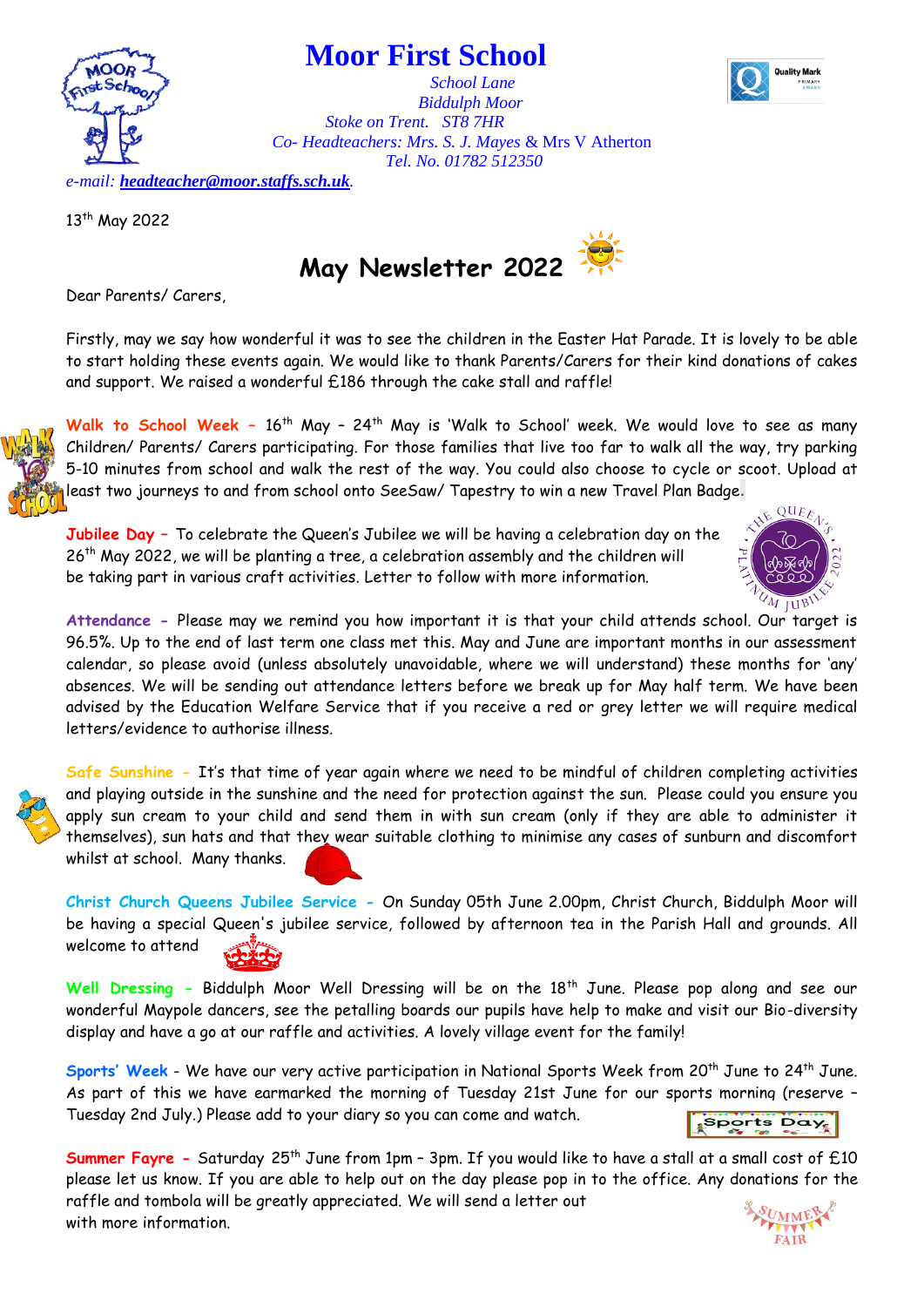Biddulph By the Sea - We will taking part in the Biddulph Festival Launch Day on the 2<sup>nd</sup> July, if you would like your child to take part please let the office know by Thursday 26th May. A letter has already been sent home.

**Year 4 -** Advance notice of dates for your diary.

- Our Year 4 will join with all the year 4's of the Biddulph First Schools at Woodhouse for Transition Games Festival on Thursday 23rd June.

- Leavers' Assembly will take place on Wednesday 13<sup>th</sup> July at 9.05am.

Yours sincerely,



Mrs V Atherton & Mrs S Mayes Co-Headteachers

**Staffordshire County Council**







| May                             |                                                                       |
|---------------------------------|-----------------------------------------------------------------------|
| Monday 16 <sup>th</sup> May     | SAT's Week/ Walk to School Week                                       |
| Thursday 26 <sup>th</sup> May   | Queen's Jubilee Day                                                   |
| Friday 27 <sup>th</sup> May     | Non uniform day in exchange for £1 for school fund                    |
|                                 | School closes for half term                                           |
| June                            |                                                                       |
| Monday 6 <sup>th</sup> June     | INSET DAY - School Closed                                             |
| Tuesday 7 <sup>th</sup> June    | School Opens                                                          |
| Thursday 16 <sup>th</sup> June  | Year 4's Transition Day at the middle schools                         |
| Saturday 18 <sup>th</sup> June  | Well Dressing Biddulph Moor                                           |
| Monday 20 <sup>th</sup> June    | Sports Week starts                                                    |
| Tuesday 21st June               | Sports Day am                                                         |
| Thursday 23rd June              | Sapphire class trip to Potteries Museum                               |
| Saturday 25 <sup>th</sup> June  | Moor First Summer Fayre 1pm - 3pm                                     |
| July                            |                                                                       |
| Friday 1st July                 | End of year reports sent home                                         |
| Saturday 2 <sup>nd</sup> July   | Biddulph By the Sea                                                   |
| Saturday 9 <sup>th</sup> July   | Writing Workshop at Biddulph Grange for 8-10 year olds,<br>see poster |
| Tuesday 12 <sup>th</sup> July   | pm - Whole school transition day, new classes for<br>2022/2023        |
| Wednesday 13 <sup>th</sup> July | Leavers Assembly 9.05am                                               |
| Wednesday 13 <sup>th</sup> July | Whole school disco 1.30pm -3pm                                        |
| Thursday 14 <sup>th</sup> July  | am - Whole school transition day, new classes for                     |
|                                 | 2022/2023                                                             |
| Thursday 14 <sup>th</sup> July  | School Café 2pm - 3pm                                                 |
| Friday 15 <sup>th</sup> July    | School Café 2pm - 3pm                                                 |
| Tuesday 19 <sup>th</sup> July   | School Closes for summer holidays                                     |